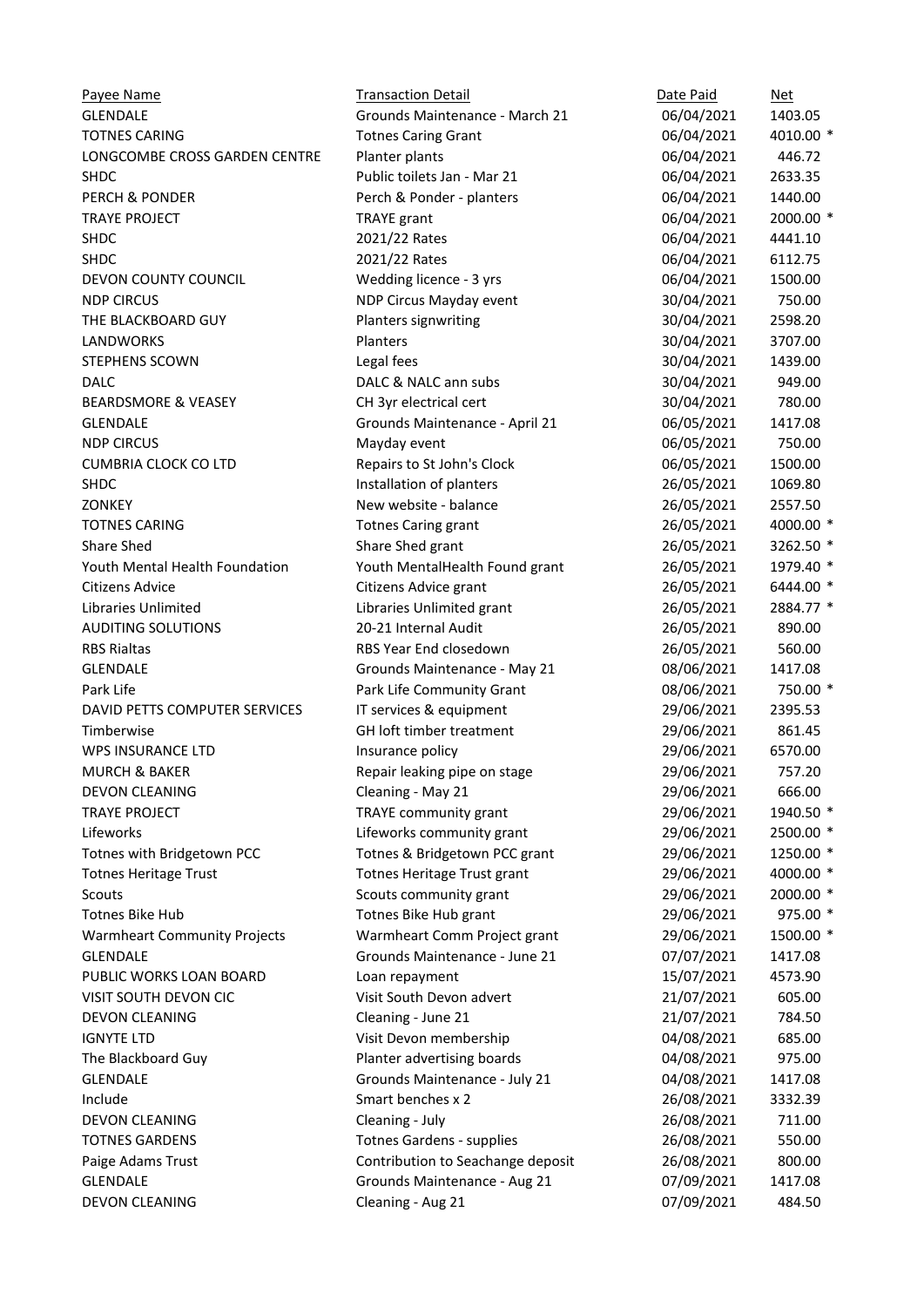| DUKE & DUTCHESS SOMERSET                                 | Eastgate rent                                                     | 07/09/2021               | 600.00             |
|----------------------------------------------------------|-------------------------------------------------------------------|--------------------------|--------------------|
| PKFLITTLEJOHN                                            | External Audit 20-21                                              | 07/09/2021               | 1300.00            |
| K Metcalfe Heritage Ltd                                  | CH Annexe Heritage survey                                         | 07/09/2021               | 960.00             |
| <b>BEARDSMORE &amp; VEASEY</b>                           | Meter room rewiring                                               | 07/09/2021               | 1810.00            |
| <b>BEARDSMORE &amp; VEASEY</b>                           | Meter room rewiring                                               | 07/09/2021               | 2580.00            |
| OFFICEFURNITURE ONLINE                                   | Cabinet for CH Bar                                                | 09/09/2021               | 470.00             |
| ELEMENT PARTNERSHIP LTD                                  | Project Consultancy                                               | 27/09/2021               | 7000.00            |
| <b>ALDER KING</b>                                        | Valuation work                                                    | 27/09/2021               | 5750.00            |
| <b>STEPHENS SCOWN</b>                                    | Legal fees                                                        | 27/09/2021               | 1614.00            |
| STEPHEN MUNDAY                                           | ACV preparation                                                   | 27/09/2021               | 1800.00            |
| SOUND VIEW MEDIA LTD                                     | Tourism promo video production - 50%                              | 27/09/2021               | 2495.00            |
| <b>CARING TOWN</b>                                       | Caring Town grant                                                 | 27/09/2021               | 700.00 *           |
| <b>Bridgetown Alive</b>                                  | Bridgetown Alive grant                                            | 27/09/2021               | 780.00 *           |
| <b>Libraries Unlimited</b>                               | Libraries Unlimited grant                                         | 27/09/2021               | 1131.59 *          |
| <b>TOTNES CARING</b>                                     | <b>Totnes Caring grant</b>                                        | 27/09/2021               | 4000.00 *          |
| <b>Creation Myth Puppets</b>                             | Creation Myth Puppets grant                                       | 27/09/2021               | 2350.00 *          |
| Jamming Station                                          | Jamming Station grant                                             | 27/09/2021               | 1800.00 *          |
| Food in Community                                        | Food in Community grant                                           | 27/09/2021               | 950.00 *           |
| <b>Totnes Bike Hub</b>                                   | Totnes Bike Hub grant                                             | 27/09/2021               | 1910.00 *          |
| Lifeworks                                                | Lifeworks grant                                                   | 27/09/2021               | 2500.00 *          |
| Totnes & Bridgetown PCC                                  | Totnes & Bridgetown PCC grant                                     | 05/10/2021               | 2500.00 *          |
| <b>GLENDALE</b>                                          | Grounds Maintenance - Sep 21                                      | 05/10/2021               | 1417.08            |
| <b>TRANSITION TOWN TOTNES</b>                            | TTT share of FIT                                                  | 27/10/2021               | 2212.53            |
| THE BLACKBOARD GUY                                       | Visit Totnes advertising                                          | 27/10/2021               | 775.00             |
| <b>STEPHENS SCOWN</b>                                    | Legal fees                                                        | 27/10/2021               | 2228.00            |
| <b>HFE Signs</b>                                         | <b>COPnes26 banners</b>                                           | 28/10/2021               | 590.35             |
| <b>Direct Fabrics</b>                                    | Fabric for Civic Hall chairs                                      | 03/11/2021               | 593.35             |
| <b>DEVON CLEANING</b>                                    | Cleaning - Oct 21                                                 | 11/11/2021               | 569.50             |
| <b>LANDWORKS</b>                                         | Planters                                                          | 11/11/2021               | 3170.00            |
| <b>NDP CIRCUS</b>                                        | Halloween event                                                   | 11/11/2021               | 2500.00            |
| <b>GLENDALE</b>                                          | Grounds Maintenance - Oct 21                                      | 11/11/2021               | 1417.08            |
| LDA Design Consulting Ltd                                |                                                                   | 11/11/2021               | 4312.50            |
| <b>STEPHENS SCOWN</b>                                    | Design consultancy<br>Legal fees                                  | 11/11/2021               | 2411.00            |
| <b>BEARDSMORE &amp; VEASEY</b>                           |                                                                   | 11/11/2021               | 1226.00            |
| THE BLACKBOARD GUY                                       | EV charger supply & install<br>Signwriting planters               | 11/11/2021               | 1250.00            |
| All Seasons Gazebos                                      | Gazebo & heater                                                   | 18/11/2021               | 558.32             |
| <b>SHDC</b>                                              | Elections 4/11/21                                                 | 30/11/2021               |                    |
| <b>SHDC</b>                                              |                                                                   | 30/11/2021               | 5450.46            |
| <b>BUGFORD NURSERIES</b>                                 | Elections 7/10/21<br>Xmas Tree                                    | 30/11/2021               | 4073.54            |
| Soundview                                                | Visit Totnes video production                                     | 30/11/2021               | 550.00             |
| <b>BOND JOINERY</b>                                      | Deposit for doors & gates                                         | 30/11/2021               | 2490.00<br>1062.36 |
| <b>GLENDALE</b>                                          | Grounds Maintenance - Nov 21                                      | 30/11/2021               | 1417.08            |
|                                                          |                                                                   |                          |                    |
| <b>STEPHENS SCOWN</b>                                    | Legal fees                                                        | 08/12/2021               | 1225.00            |
| DAVID PETTS COMPUTER SERVICES                            | IT equipment and services                                         | 08/12/2021<br>08/12/2021 | 732.75             |
| <b>QUADRANT SURVEYS</b>                                  | Civic Hall survey plans                                           |                          | 600.00             |
| <b>PERCH &amp; PONDER</b>                                | <b>Wayfinding Stage 1</b>                                         | 16/12/2021               | 8080.00            |
| <b>Red Hawks Events</b><br><b>GLENDALE</b>               | Lights switch-on event management<br>Grounds Maintenance - Dec 21 | 16/12/2021<br>10/01/2022 | 1589.08            |
|                                                          |                                                                   |                          | 1417.08            |
| DAVID PETTS COMPUTER SERVICES<br>PUBLIC WORKS LOAN BOARD | Google Workspace subs x 6mths                                     | 10/01/2022               | 811.89             |
|                                                          | Loan repayment<br>Kitchen units                                   | 17/01/2022               | 4573.90            |
| B&Q                                                      |                                                                   | 20/01/2022               | 897.20             |
| <b>GLENDALE</b>                                          | Grounds Maintenance - Jan 22                                      | 27/01/2022               | 1417.08            |
| <b>LEFT BRIDGE</b>                                       | Guide design work                                                 | 27/01/2022               | 2000.00            |
| <b>LEFT BRIDGE</b>                                       | Guide printing                                                    | 27/01/2022               | 3695.00            |
| <b>TAS SOFTWARE</b>                                      | Sage licence                                                      | 27/01/2022               | 518.00             |